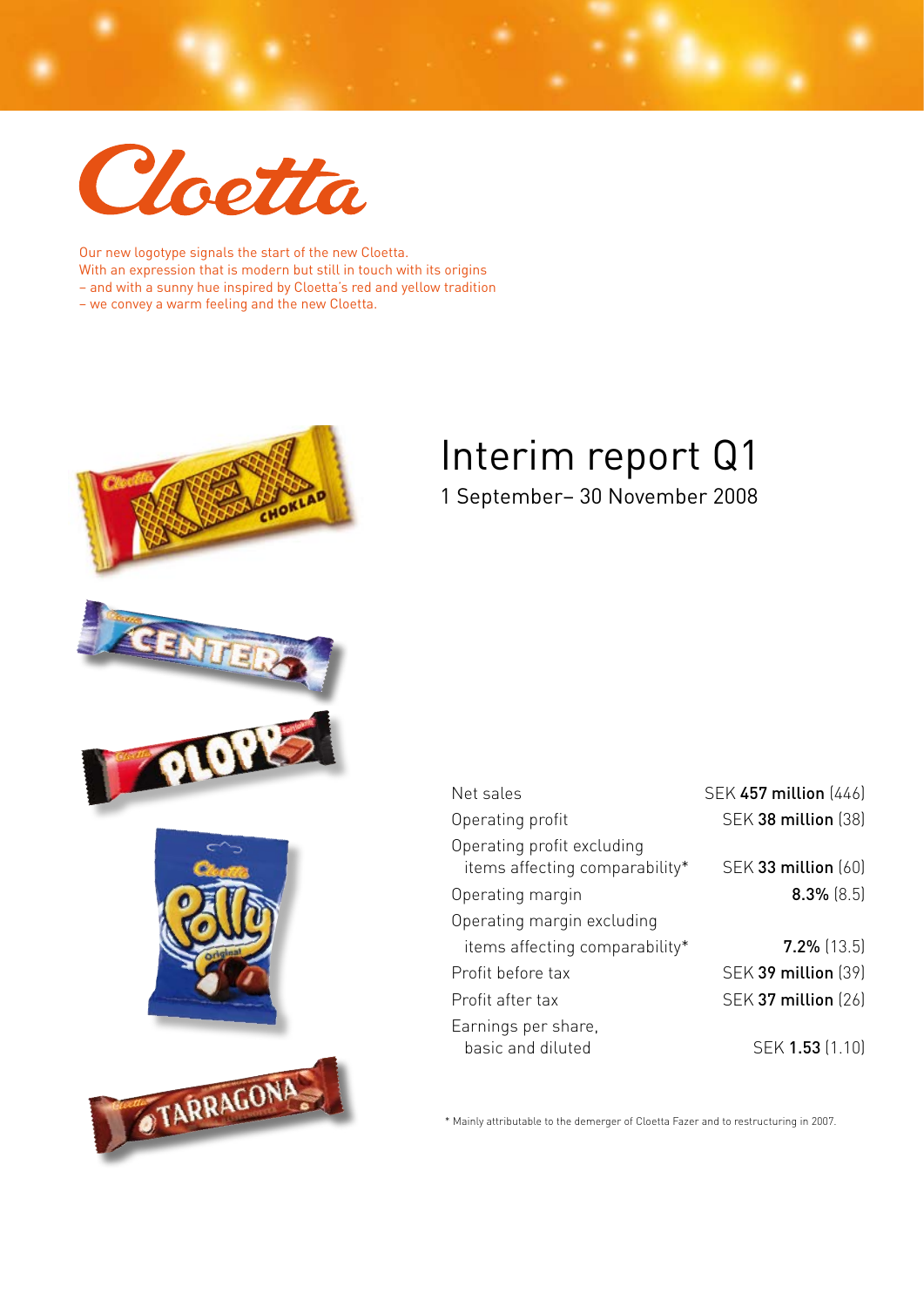### Comments from the CEO

The process of dividing the Cloetta Fazer Group into Fazer Confectionery and Cloetta was completed in 2008. The Cloetta Group was formed on 31 August 2008 and has since then functioned as an organisationally and financially autonomous company. On 8 December 2008 Cloetta's class B share began trading on NASDAQ OMX First North.

Although considerable effort has been devoted to the demerger of Cloetta Fazer during the autumn and winter, the organisation has succeeded admirably in completing the licensed sales agreement for Fazer's products and increasing sales of Cloetta's ten prioritised brands by 4% in the first quarter.

Net sales rose by a total of 2.5% during the quarter. This excellent start further reinforces our belief in the ability of Cloetta and its strong product brands to generate profitable business. Our new logotype signals modernity, but without losing touch with its origins, which is precisely what Cloetta is aiming for. Based on our popular brands and in-depth knowledge of consumer preferences built up over the course

of many years, we will continue to develop exciting new confectionery products. Given these factors, I am certain that all of us together in the company will be able to live up to the expectations of our shareholders, customers and consumers.

From an earnings standpoint Cloetta is still feeling the effects of increased raw material costs, which have risen further in recent months due to weakening of the Swedish krona. The higher customer prices that were introduced earlier in 2008 have not been sufficient to compensate for these rising costs, for which reason additional price hikes and efficiency improvements will be necessary.

### Sales and profit, September–November 2008

The financial year runs from 1 September 2008 to 31 August 2009. The following comments present the comparative figures for the period from 1 September to 30 November 2007. The comparative information is based on monthly reporting to the Board of Directors and Executive Management of the former Cloetta Fazer (see also accounting policies on page 5).

Net sales increased by 2.5% to SEK 457 million (446), of which AB Karamellpojkarna, acquired on 1 October 2007, accounted for SEK 15 million (12). On a like-for-like basis, total sales have thus improved by SEK 8 million.

Cloetta's business follows a seasonal cycle in which the first quarter of the year (leading up to Christmas) is the strongest from a sales and earnings perspective. To a large extent, the company's full year profit is therefore dependent on sales for this period

As a result the demerger of Cloetta Fazer, Cloetta was licensed to sell Fazer's products on the Swedish, Norwegian and Danish markets during the period from 1 September to 31 December 2008. In the first quarter these sales rose to SEK 175 million (171). During the same period, Cloetta own sales increased to SEK 282 million (275).

Volume sales of Cloetta's ten prioritised brands were up by 4% compared to the prior year. Cloetta's prioritised brands are Kexchoklad, Center, Plopp, Polly, Tarragona, Guldnougat, Bridge, Juleskum, Sportlunch and Extra Starka. Miscellaneous brands fell by 2%.

Operating profit amounted to SEK 38 million (38) and operating margin was 8.3% (8.5).

Operating profit included restructuring charges of SEK 38 million arising mainly from a reduced staffing need in marketing, customer support, sales and administration following the demerger. As announced in a press release from Cloetta Fazer dated 16 September 2008, redundancy has been identified in connection with the separation of Cloetta Fazer into Cloetta and Fazer Confectionery. This redundancy is mainly connected to Cloetta's discontinued sales of Fazer products as of 1 January 2009, after which Cloetta' net sales, excluding the sale of Fazer products manufactured on a contract basis, will decrease by around 40%. Subsequent to the demerger, a number of people have been offered employment in Fazer's new Swedish sales company. Individual agreements have been signed with salaried employees and a number of blue collar jobs have been cut. As a result, the number of employees in Cloetta at year-end 2008 had decreased by around 75, or just over 30%, compared to 31 August 2008. Additional restructuring charges of SEK 15 million are expected to be recognised in the second and third quarters.

In connection with the demerger of the Cloetta Fazer Group, it was agreed that Fazer would pay compensation of SEK 28 million for restructuring charges arising in Cloetta. Net restructuring charges during the quarter thus amounted to SEK 10 million. Operating profit has also been positively affected by compensation of SEK 6 million from Fazer Confectionery in respect of forward exchange contracts and onetime income of SEK 9 million on the reversal of a purchase price provision for the acquisition of Karamellpojkarna, where Cloetta's current assessment is that no additional purchase price will be payable. The prior year included items affecting comparability of SEK 22 million relating to costs for down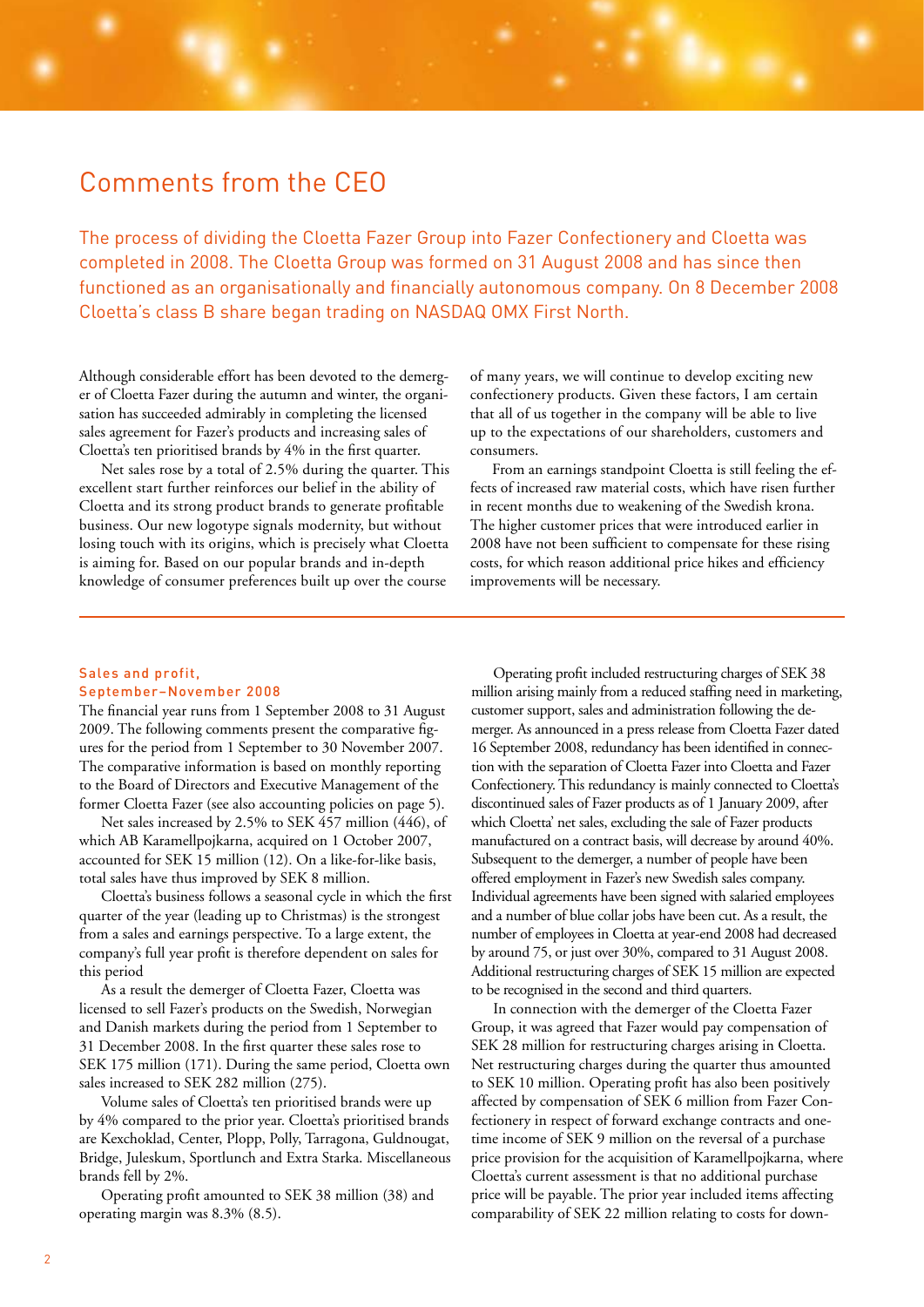sizing of the production staff (see also table on page 7 for comparative information).

Operating profit excluding items affecting comparability was SEK 33 million, compared to SEK 60 million the year before. Operating margin excluding items affecting comparability was 7.2% (13.5). Of the drop in profit, SEK 10 million is explained by the fact that Cloetta's compensation for the sale of Fazer products in the quarter was lower than revenue from these sales in the year-earlier period when they were part of Cloetta Fazer's brand portfolio, which also led to a weaker gross margin. The remaining profit decrease of SEK 17 million is due to higher raw material costs and increased selling and marketing expenses.

During the period from 1 September to 31 December 2008, Cloetta was responsible for sales of Fazer's products on the Swedish, Norwegian and Danish markets. Of the quarter's operating profit excluding items affecting comparability of SEK 33 million, SEK 3 million is attributable to these licensed sales (linked to an agreement between Cloetta and Fazer in connection with the demerger regarding Cloetta's compensation for handling sales of Fazer's products during September-December 2008). The amount of compensation has been estimated and will be finalised in February 2009. The remaining operating profit of SEK 30 million refers to Cloetta's own sales. Operating margin on the licensed sales of Fazer's products was 2.0% and on Cloetta's own sales 10.5% (see also table on page 6).

Price levels for several of Cloetta's most important raw materials climbed sharply in 2008 and Cloetta has raised its customer prices to offset this trend. However, these price hikes have not been sufficient, leading to a drop in both gross margin and gross profit compared to the previous year. Gross margin for the period was 28.3%, down from 31.6% in the previous year. The higher raw material prices have had the greatest impact on chocolate products, but have also affected the sugar confectionery segment to a certain extent.

The already introduced price increases do not reflect the current cost of raw materials, which have continued to rise due to further weakening of the Swedish krona, for which reason additional increases will be necessary alongside measures to enhance efficiency.

Selling and marketing expenses rose by SEK 33 million to SEK 134 million (101), of which SEK 33 million (9) consists of restructuring charges.

Profit before tax was SEK 39 million (39). Net financial items totalled SEK 1 million, compared to SEK 1 million the year before. Profit after tax was SEK 37 million (26), equal to earnings per share of SEK 1.53 (1.10). The period's income tax amounted to SEK 2 million (13), corresponding to an effective tax rate of 5% (32). Starting in 2009 the corporate tax in Sweden has been reduced from 28% to 26.3%. The lower tax rate has been applied in calculation of deferred tax on untaxed reserves, and has reduced the period's income tax expense by approximately SEK 7 million.

#### Financing and liquidity

Cash and cash equivalents and short-term investments at 30 November 2008 amounted to SEK 270 million (310), down from SEK 279 million at the beginning of the financial year. The Group's business follows a seasonal cycle due to the important Christmas sales that occur during the first quarter of the financial year. This period accounts for 30%–35% of sales and an even higher share of cash flow, which leads to an uneven spread over the year.

Cash flow from operating activities was SEK 60 million (47). Net cash of SEK 23 million (40) was utilised for investments in property, plant and equipment. Dividends of SEK 4 million (0) were paid to the former parent company Cloetta Fazer AB and refer to settlement of Cloetta's net cash according to an agreement signed in connection with the demerger Cloetta Fazer (see also section on the Parent Company).

Interest-bearing assets exceeded interest-bearing liabilities by a net amount (net receivable) of SEK 196 million (287). The net receivable totalled SEK 171 million at 30 November 2008, and has thus increased by SEK 25 million since the beginning of the period. The equity/assets ratio was 61.2% (63.1).

#### Capital expenditure

Gross expenditure on property plant and equipment was SEK 21 million (39), and included both capacity and replacement investments in the existing production lines. Depreciation amounted to SEK 13 million (10).

#### Personnel

The average number of employees during the period was 490 (531), where the decrease refers mainly to employees who were offered employment in Fazer's Swedish sales company in connection with the demerger. The main effects of the staff reductions made in response to the redundancies arising when Cloetta discontinued sales of Fazer products will be visible starting from year-end 2008.

#### Parent Company

Cloetta AB's primary activities include head office functions such as group-wide management and administration.

Net sales in the Parent Company reached SEK 10 million (0) and consisted mainly of intra-group services and rents. The loss before tax is reported at SEK 1 million (0) and the loss after tax at SEK 2 million (0). Net financial items totalled SEK 0 million (0). Cash and cash equivalents and short-term investments amounted to SEK 2 million (0). A previously expensed purchase price provision of SEK 9 million for the acquisition of Karamellpojkarna is no longer expected to be payable and has been reversed, at the same time that shares in subsidiaries have been reduced by a corresponding amount.

According to the agreement between Oy Karl Fazer Ab and AB Malfors Promotor for the demerger of the Cloetta Fazer Group (Separation Agreement), Cloetta's net receivable at 31 August 2008 was set at SEK 200 million less certain adjustments (see also the company description of Cloetta that was published in preparation for introduction on NASDAQ OMX First North). The resulting difference of SEK 4 million was settled as a dividends from Cloetta to the former Cloetta Fazer AB (publ), as approved by Cloetta's AGM on 5 November 2008.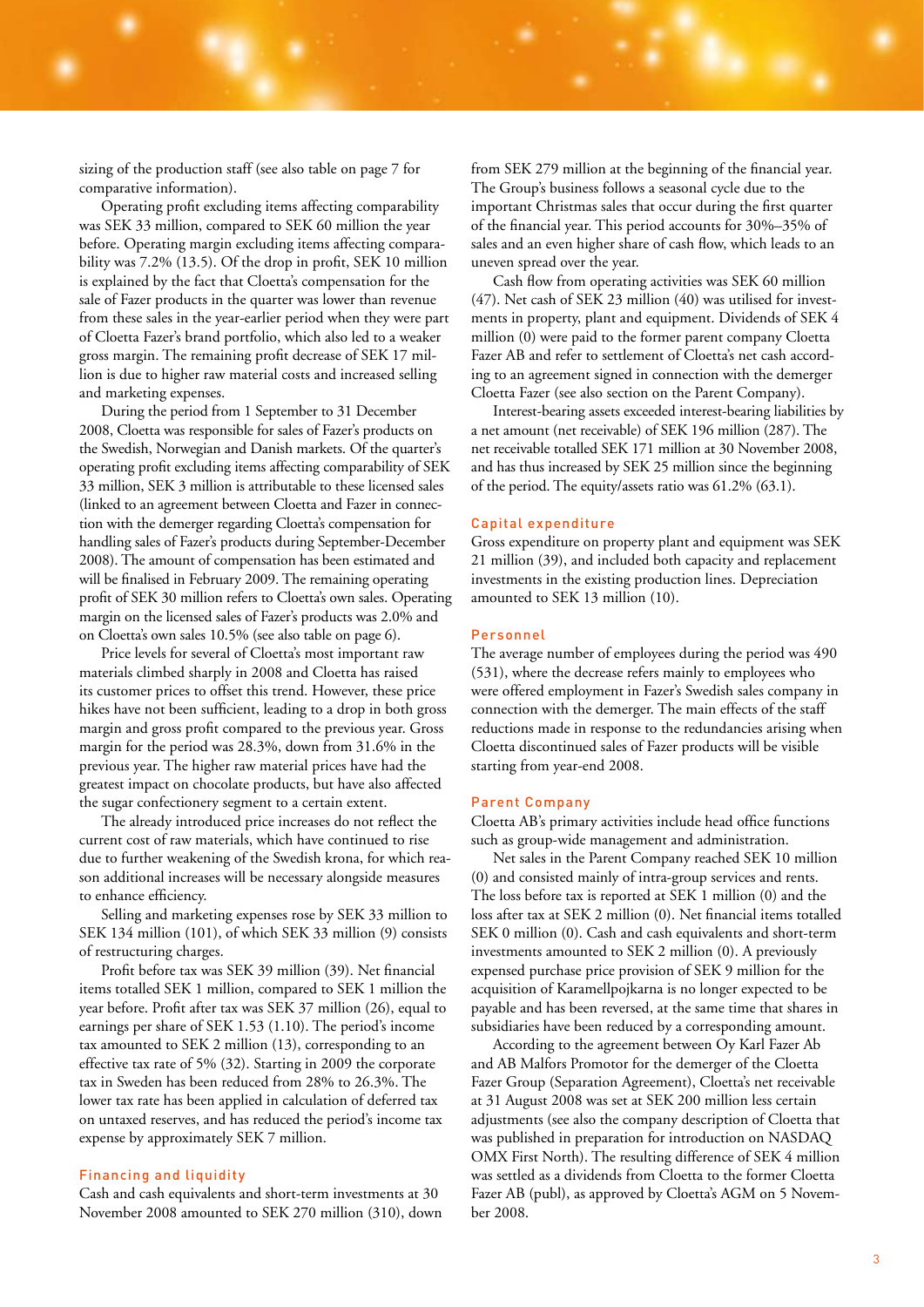#### Future outlook

Cloetta's business follows a seasonal cycle in which the first quarter of the year (leading up to Christmas) accounts for 30%–35% of sales. From an earnings standpoint, the absolute bulk of profit for the full year is generated in the first quarter.

Following the demerger of the Cloetta Fazer Group, Cloetta will no longer sell Fazer's products after 31 December 2008.

As a result of this, Cloetta's net sales will decrease by approximately 40%, excluding the sale of Fazer products manufactured on a contract basis. Due to decreased scale economies, Cloetta's assessment for the short term is that it will not be possible to reduce expenses to an extent equal to the decrease in net sales. The now completed staff reductions essentially reached full effect at year-end 2008.

Additional restructuring charges of around SEK 15 million are expected to arise in the second and third quarters.

In the company description published by Cloetta in preparation for the introduction of Cloetta's class B share on NASDAQ OMX First North, Cloetta indicates that these reduced scale economies will cause operating margin to fall below 1.8% in the pro forma accounts (as stated in the company description) for the period 1 September 2007 – 31 August 2008 during a transitional period of four to six quarters after Cloetta's listing on NASDAQ OMX First North on 8 December 2008. The pro forma accounts are based on the exchange rates in force between 1 September 2007 and 31 August 2008. Cloetta anticipates a negative operating margin and therefore also a loss for the current financial year.

#### Subsequent events

On 1 December 2008 Cloetta launched its new website www.cloetta.se.

On 8 December 2008 the class B shares in Cloetta AB (publ) began trading on NASDAQ OMX First North under the ticker symbol CLA B, with ISIN code SE0002626861. A round lot consists of one (1) share.

Subsequent to the market listing, the ownership structure has changed significantly in that Fazer used class B shares in Cloetta as consideration in the public tender offer made by Fazer to the shareholders in Fazer Konfektyr Service AB (former Cloetta Fazer AB (publ)). Fazer Konfektyr Service AB (publ) conducts, directly or indirectly, the Fazer-related operations previously conducted within the Cloetta Fazer Group. After the changes in ownership, AB Malfors Promotor is the principal shareholder in Cloetta. At 31 December 2008 Cloetta AB had 3,616 shareholders. The principal shareholder Malfors Promotor held 67.7% of the votes and 39.3% of the share capital. Other institutional investors held 22.5% of the votes and 42.4% of the share capital.

During the period from 8 December 2008 to 23 January 2009, 1,634,289 shares were traded. The highest quoted bid price for the Cloetta share was SEK 26.90 and the lowest was SEK 15.50. When trading commenced on 8 December 2008, the share was quoted at SEK 15.50.

The company description published by Cloetta in preparation for its listing on NASDAQ OMX First North is available on the company's website, www.cloetta.se.

On 8 December 2008 the confectionery companies Oy Panda Ab and Cloetta AB (publ) signed a sales and distribution agreement under which Panda will sell and distribute Cloetta's brands in Finland starting on 1 January 2009. In the spring of 2009 Cloetta will begin selling and distributing products from Panda in Sweden. Panda is one of Finland's best known confectionery companies, with a market share of around 8%.

Cloetta and Fazer Confectionery have agreed to terminate their collaboration at the joint finished goods warehouse in Norrköping with effect from 31 March 2009, giving rise to some 10 redundancies among the warehouse staff. Employee co-determination negotiations regarding redundancy have been started. The warehouse operations have been dimensioned to handle products from both Cloetta and Fazer.

Cloetta and Fazer have also entered into an agreement giving Cloetta the right to extend part of its exclusive production of certain Fazer products until 31 March 2011. This production is carried out under an agreement between Cloetta and Fazer Confectionery, as stated in Cloetta's company description.

#### **Other**

#### Demerger of Cloetta Fazer

On 15 June 2008 AB Malfors Promotor and Oy Karl Fazer Ab announced a decision for the demerger of the Cloetta Fazer Group. At the Extraordinary General Meeting on 25 July 2008 the shareholders in Cloetta Fazer AB passed a decision in principle to approve the demerger, which resulted in the formation of the two freestanding companies Fazer Confectionery, a division of the Fazer Group, and Cloetta.

The Cloetta group, whose parent company is Cloetta AB, was formed in July-August and at 31 August 2008 was a sub-group of Cloetta Fazer AB. On 25 November 2008 the AGM of Cloetta Fazer AB, which has changed name to Fazer Konfektyr Service AB (publ), passed a formal resolution on the distribution of the shares in Cloetta AB.

For more information, see the company description that was distributed to all shareholders in preparation for the listing on NASDAQ OMX First North, in which Cloetta's operations are presented in more detail. The principal shareholder in Cloetta AB is AB Malfors Promotor. The company description contains Cloetta's vision, goals and strategies, among other things.

#### Listing of Cloetta's class B shares

On 18 November 2008 Cloetta applied for listing of the company's class B shares on NASDAQ OMX Stockholm, Nordic List. After reviewing the application on 26 November 2008, NASDAQ OMX Stockholm's listing committee found that no listing would be possible until Cloetta had published this interim report for the period from 1 September to 30 November 2008, after which a final decision could be made regarding a listing on NASDAQ OMX Stockholm, Nordic List.

In view of the listing committee's decision, Cloetta has been traded on NASDAQ OMX First North during a transitional period, with E. Öhman J:or Fondkommission AB as certified adviser. Trading of Cloetta's class B share commenced on 8 December 2008.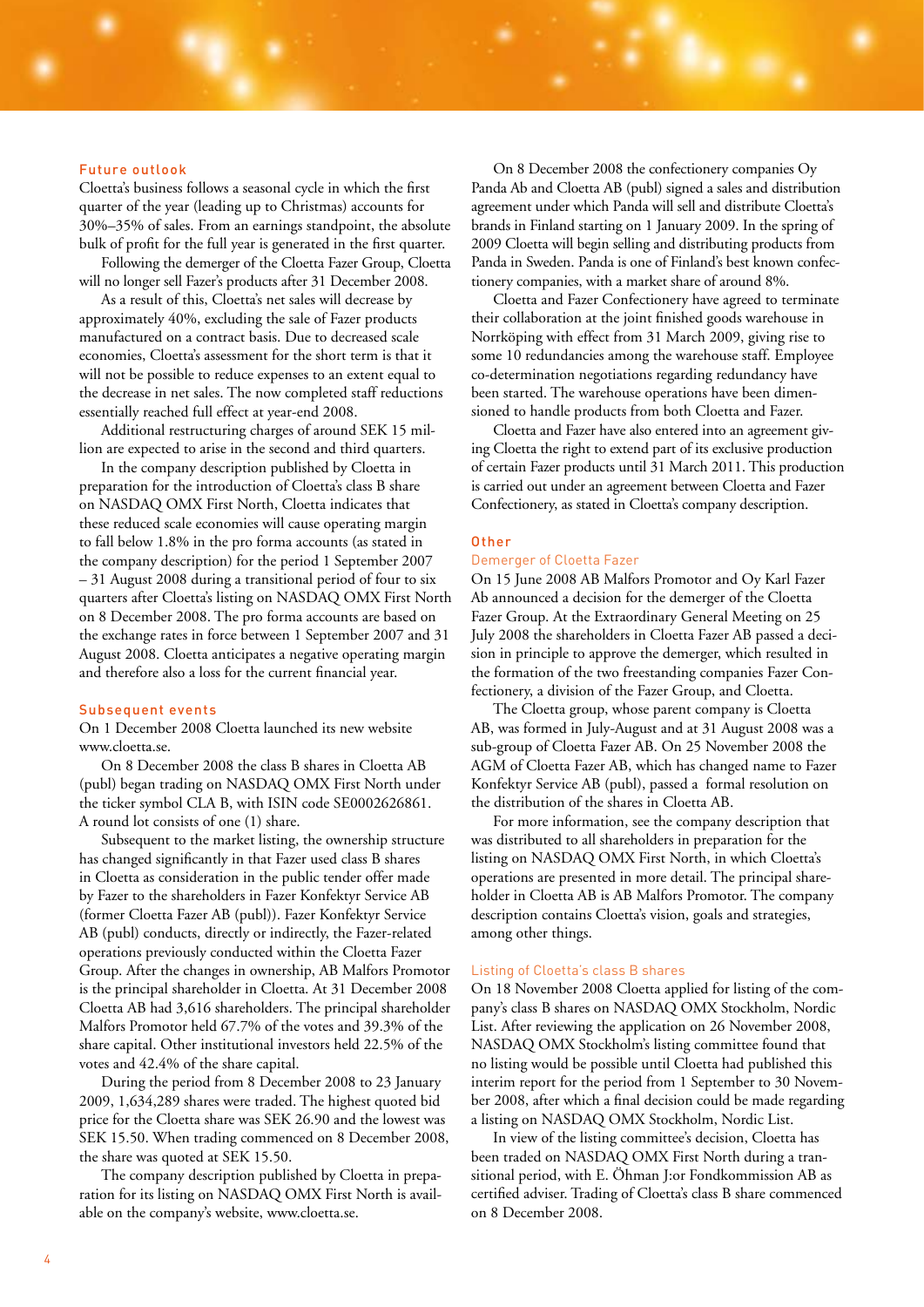### Changed financial year

The Extraordinary General Meeting of Cloetta Fazer on 25 July 2008 adopted an amendment to the Articles of Association entailing a change in the company's financial year from the calendar year to a broken financial year from 1 September to 31 August. A corresponding resolution to change Cloetta's financial year was passed on 25 August 2008. Abbreviated annual financial statements for Cloetta, covering the period from January to August 2008, were adopted by the Annual General Meeting on 5 November 2008.

This interim report covers the period from 1 September to 30 November 2008, which is the first quarter of the financial year from 1 September to 31 August 2009. During the period under review, Cloetta has been a sub-group to Cloetta Fazer AB (name changed to Fazer Konfektyr Service AB).

### Operating and financial risks in the Group and Parent Company

Through its operations, the Cloetta Group is exposed to both operating and financial risks. The operating risks are managed by the operating units and the financial risks by the central finance function.

The Group's manufacturing costs account for approximately 56% of the total cost mass. Of total manufacturing costs, raw materials and packaging make up approximately 65%. The most significant raw materials in terms of value are cocoa, sugar and milk products. Compared to the previous year, prices for the majority of raw materials have risen sharply. The price development for raw materials is monitored and analysed continuously.

The Group's financial risks consist primarily of currency risk, interest rate risk and credit risk. Cash and cash equivalents and short-term investments at 30 November 2008 totalled SEK 270 million. The Group's investment strategy is based on the guidelines set out in the Board's finance policy. With regard to the Group's currency hedging, around 44% of forecasted net flows at 30 November 2008 were hedged for a period of 9 to 12 months forward. This is somewhat lower than specified in the Group's currency hedging policy, which is an effect of the demerger of Cloetta Fazer and general turbulence in the foreign exchange market.

In connection with acquisitions, a risk assessment of the acquired unit is carried out as part of the due diligence process preceding the transaction.

For more information about risk management, see the related sections of the company description published prior to Cloetta AB's introduction NASDAQ OMX First North. No significant changes have taken place compared to the information provided in the company description.

### Accounting policies and other information General

The consolidated interim report is presented in accordance with IAS 34 Interim Financial Reporting and in compliance with the relevant provisions in the Swedish Companies Act and the Swedish Securities Market Act. The same accounting and valuations methods have been applied as in the most recent annual report.

The interim report for the Parent Company has been prepared in accordance with the Swedish Companies Act and the Swedish Securities Market Act, which are consistent with the provisions in recommendation RFR 2.1 Accounting for Legal Entities. The same accounting and valuations methods have been applied as in the most recent annual report. The estimates and assumptions applied by the board and management in preparation of the financial statements are evaluated on a regular basis.

The primary basis for segmentation of the Group's operations consists of geographical segments. Operations are carried out in only one business segment, consisting of manufacturing and sales of confectionery. Of the geographical segments, Sweden is by far the largest market for Cloetta and the other geographical segments do not differ from the Sweden in terms of risks and opportunities for Cloetta, nor do the risks and opportunities differ between sugar confectionery and chocolate. Consequently, no reporting by segment is provided in the financial reports.

The comparative financial information presented in this interim report is stated according to the principles for predecessor accounting. This means that all of the companies transferred to Cloetta from Cloetta Fazer during 2008 are reported with combined comparatives from the transferred companies based on the consolidated values at which they were reported in the Cloetta Fazer Group. However, Karamellpojkarna is included as of 1 October 2007 when the company was acquired by Cloetta Fazer. Because the group formation refers to companies under the same controlling influence, the rules in IFRS 3, Business Combinations, are not applicable.

#### Related party transactions

Sales of goods to companies in the Cloetta Fazer Group, which was considered a related party to Cloetta during the period covered by this report, made up 4.0% (3.5) pf total sales. Of other operating income, 0% (0) referred to services sold to related parties. Purchases from related parties were made in an amount of SEK 106 million (89). Buying and selling of goods and services between closely related companies has been carried out at market-based prices. Transactions with these companies amounted to a net receivable of SEK 1 million (1) and a liability of SEK 36 million (61).

Ljungsbro, 30 January 2009

**Cloetta AB (publ)** The Board of Directors

*The information in this report has not been reviewed by the company's auditors.*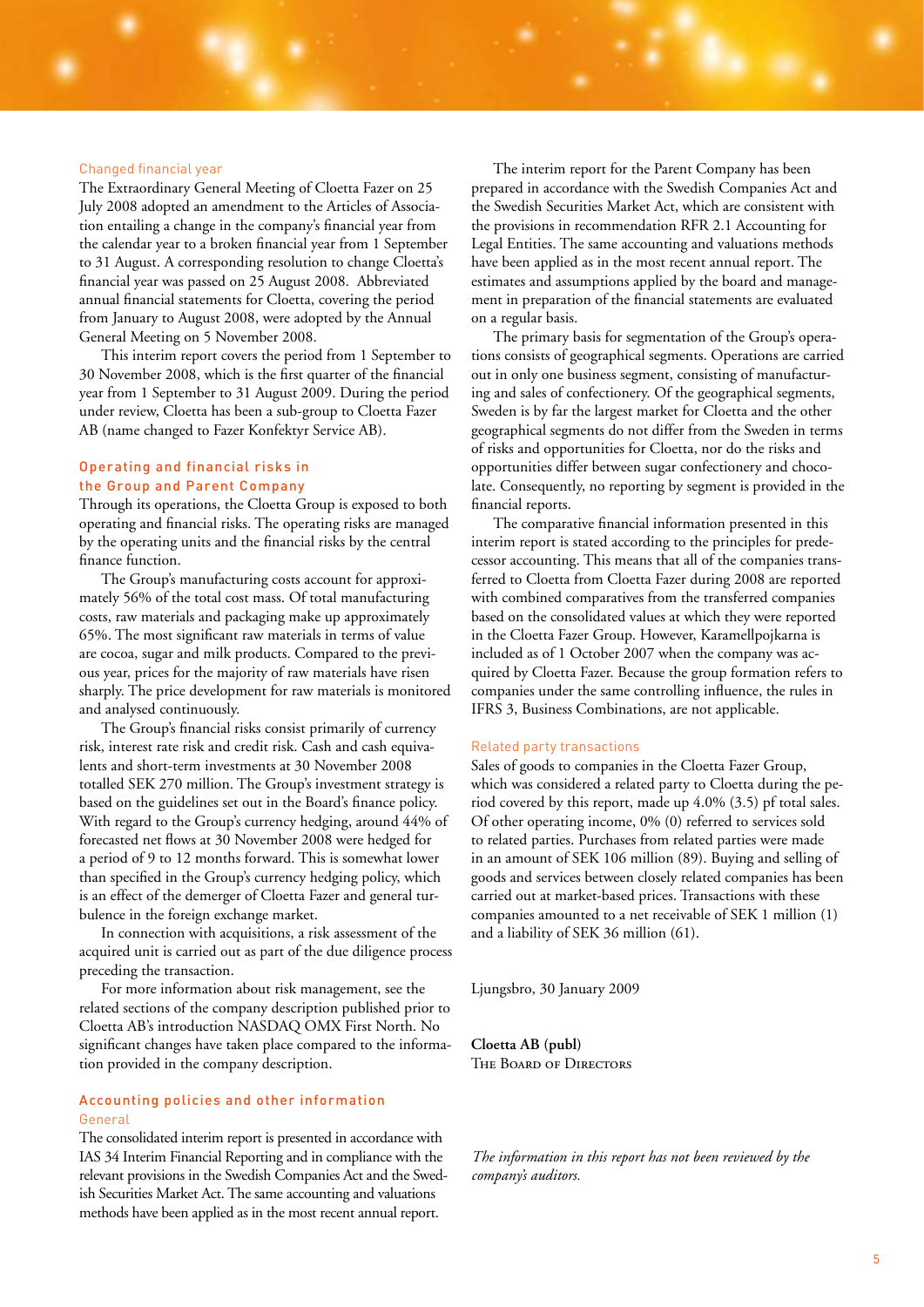## Summary consolidated profit and loss accounts

| <b>SEKM</b>                           | 2008<br>Sep-Nov | 2007<br>Sep-Nov | Dec 2007-<br>Nov 2008 | 2008<br>Jan-Aug |
|---------------------------------------|-----------------|-----------------|-----------------------|-----------------|
| Net sales                             | 457             | 446             | 1,398                 | 838             |
| Cost of goods sold                    | $-328$          | $-305$          | $-1,023$              | $-598$          |
| Gross profit                          | 129             | 141             | 375                   | 240             |
| Other operating income                | 43              | $\theta$        | 49                    | 6               |
| Selling and administrative expenses   | $-134$          | $-101$          | $-482$                | $-330$          |
| Other operating expenses              |                 | $-2$            |                       | $\mathbf 0$     |
| <b>Operating profit</b>               | 38              | 38              | $-58$                 | $-84$           |
| Financial items                       | 1               | 1               | 4                     | 3               |
| Profit before tax                     | 39              | 39              | $-54$                 | $-81$           |
| Income tax expense                    | $-2$            | $-13$           | $-2$                  | $-4$            |
| Profit for the year                   | 37              | 26              | $-56$                 | $-85$           |
|                                       |                 |                 |                       |                 |
| Profit for the year attributable to:  |                 |                 |                       |                 |
| Equity holders of the Parent Company  | 37              | 26              | $-56$                 | $-85$           |
| Earnings per share, basic and diluted | 1.53            | 1.10            | $-2.32$               | $-3.50$         |
| Number of shares at end of period 11  | 24,119,196      | 24,119,196      | 24,119,196            | 24,119,196      |

<sup>1)</sup> Which also corresponds to the average number of shares during the period.

### Breakdown between own sales and contract sales for Fazer<sup>11</sup>

| SEK M                               | Cloetta<br>products | Contract sales<br>Fazer | Total  |
|-------------------------------------|---------------------|-------------------------|--------|
| Net sales                           | 282                 | 175                     | 457    |
| Cost of goods sold                  | $-187$              | $-136$                  | $-323$ |
| Gross profit                        | 95                  | 39                      | 134    |
| Selling and administrative expenses | $-65$               | $-36$                   | $-101$ |
| Operating profit                    | 30                  | 3                       | 33     |
|                                     |                     |                         |        |
| Operating margin, %                 | 10.5                | 2.0                     | 7.2    |

1) Excluding items affecting comparability (see Comparative information).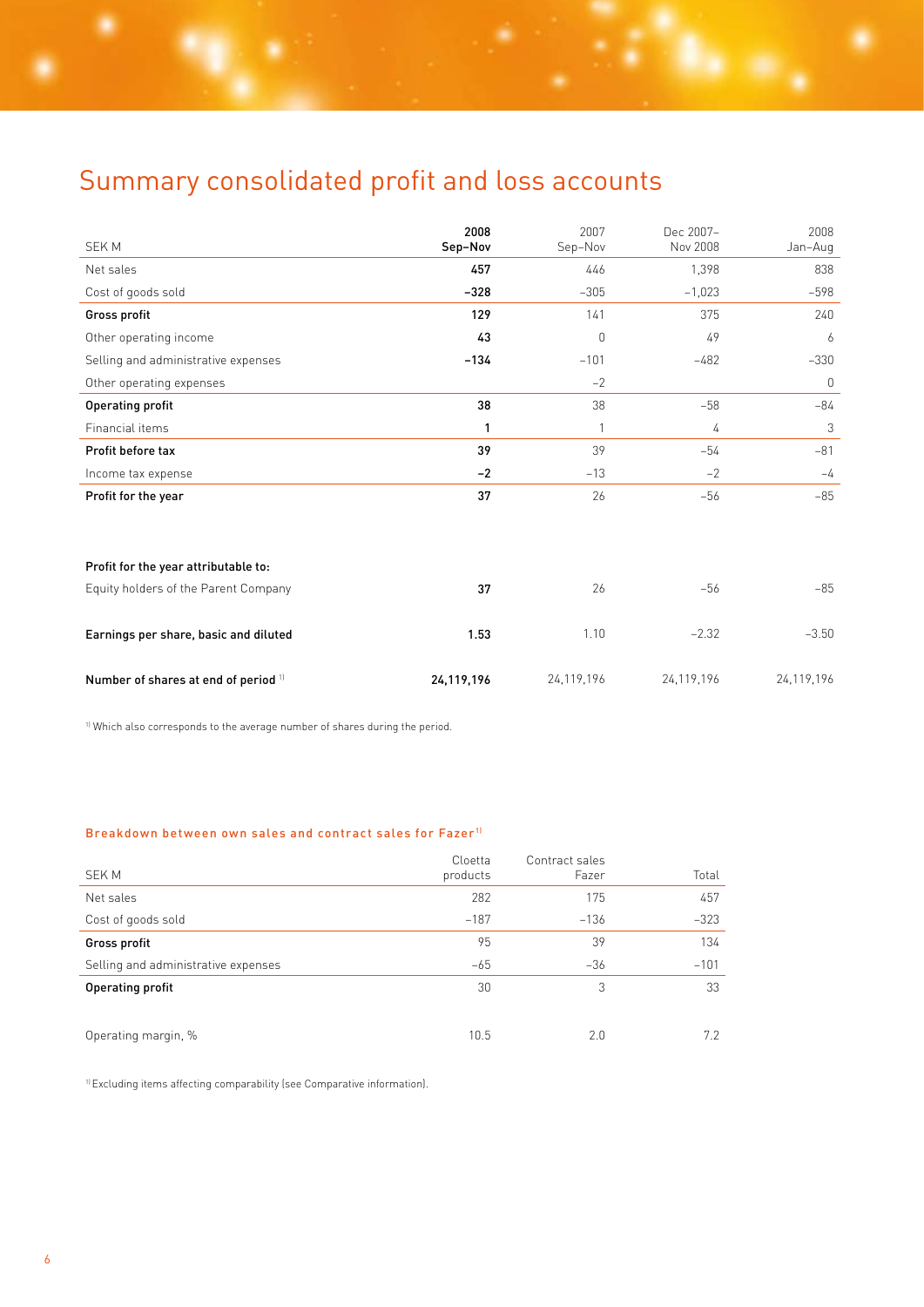Significant items affecting comparability between years:

| <b>SEKM</b>                                                                   | 2008<br>Sep-Nov | 2007<br>Sep-Nov | Dec 2007-<br>Nov 2008 | 2008<br>Jan-Aug |
|-------------------------------------------------------------------------------|-----------------|-----------------|-----------------------|-----------------|
| Cost of goods sold                                                            |                 |                 |                       |                 |
| Restructuring charges                                                         | $-5$            | $-13$           | $-5$                  |                 |
| Total cost of goods sold                                                      | $-5$            | $-13$           | $-5$                  | $\Omega$        |
| Selling and administrative expenses                                           |                 |                 |                       |                 |
| Impairment loss on goodwill                                                   |                 |                 | $-90$                 | $-90$           |
| Restructuring charges                                                         | $-33$           | $-9$            | $-35$                 | $-2$            |
| Total selling and administrative expenses                                     | $-33$           | $-9$            | $-125$                | $-92$           |
| Other operating income                                                        |                 |                 |                       |                 |
| Compensation from Fazer Confectionery regarding<br>restructuring charges      | 28              |                 | 28                    |                 |
| Compensation from Fazer Confectionery regarding<br>forward exchange contracts | 6               |                 | 6                     |                 |
| Reversal of provision for additional purchase price                           | 9               |                 | 9                     |                 |
| Total other operating income                                                  | 43              | 0               | 43                    | 0               |
| Effect on operating profit                                                    | 5               | $-22$           | $-87$                 | $-92$           |
| Income tax expense                                                            | 1               | 6               | 1                     | $\mathbf{0}$    |
| Effect on profit for the year                                                 | 6               | $-16$           | $-86$                 | $-92$           |

## Quarterly data

|                                   | 2008<br>Sep-Nov | 2007<br>Sep-Nov | Dec 2007-<br>Feb 2008 | 2008<br>Mar-May | 2008<br>Jun-Aug | 2008<br>Jan-Aug |
|-----------------------------------|-----------------|-----------------|-----------------------|-----------------|-----------------|-----------------|
| Net sales, SEK M                  | 457             | 446             | 341                   | 296             | 304             | 838             |
| Operating profit, SEK M           | 38              | 38              | $-9$                  | $-16$           | $-71$           | -84             |
| Operating margin, %               | 8.3             | 8.5             | neq.                  | neg.            | neq.            | neg.            |
| Operating profit <sup>11</sup>    | 33              | 60              | $-9$                  | $-16$           | 21              | 8               |
| Operating margin, % <sup>11</sup> | 7.2             | 13.5            | neg.                  | neq.            | 7.0             | 1.0             |
| Earnings per share, SEK           | 1.53            | 1.10            | $-0.24$               | $-0.68$         | $-2.94$         | $-3.50$         |

1) Excluding items affecting comparability.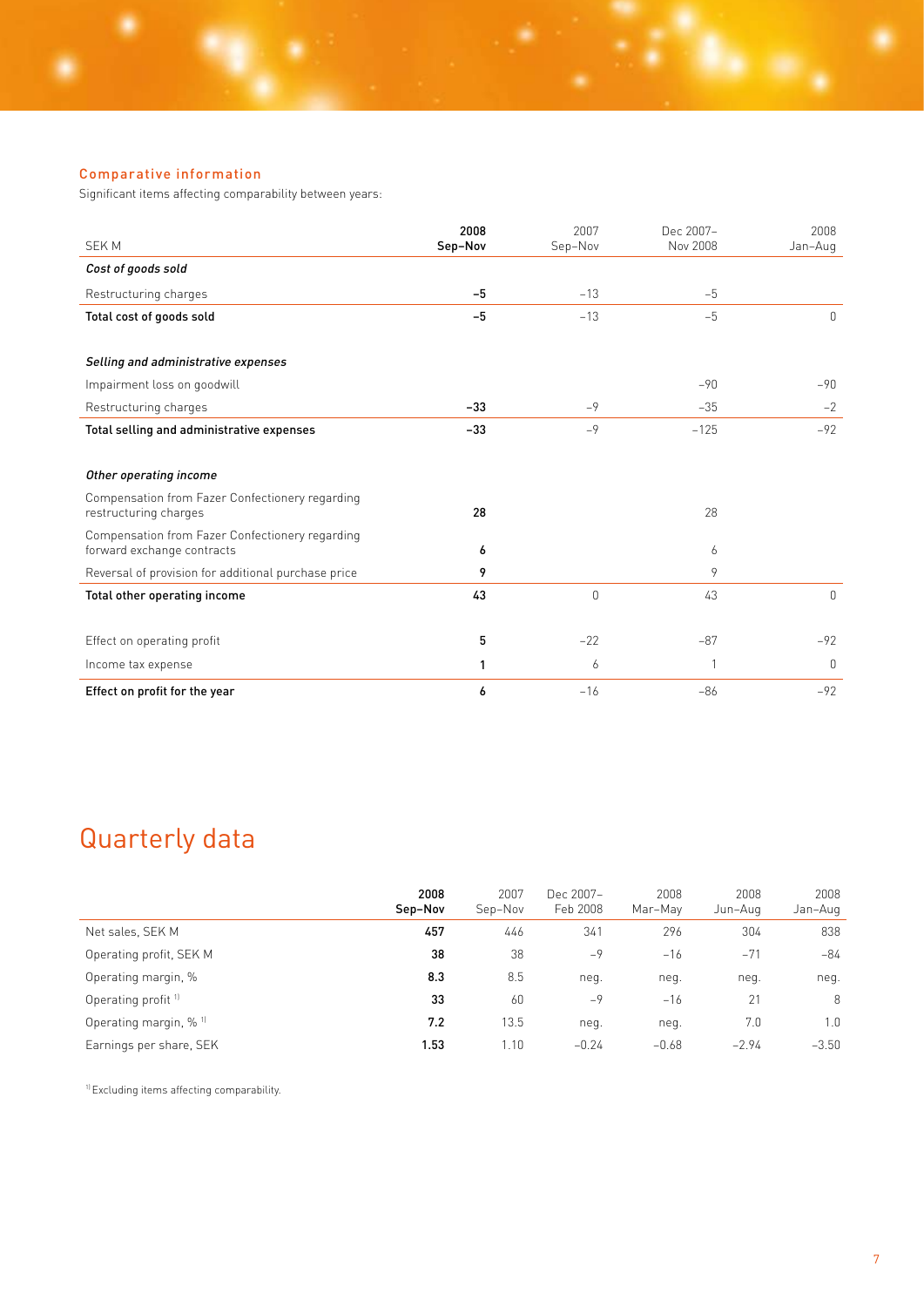# Summary consolidated balance sheets

|                               | 2008   | 2007   | 2008           |
|-------------------------------|--------|--------|----------------|
| <b>SEKM</b>                   | 30 Nov | 30 Nov | 31 Aug         |
| <b>ASSETS</b>                 |        |        |                |
| Non-current assets            |        |        |                |
| Intangible assets             |        |        |                |
| Goodwill                      | 91     | 181    | 91             |
| Other intangible assets       | 53     | 53     | 53             |
| Tangible assets               | 407    | 320    | 397            |
| Financial assets              | 4      | 7      | 4              |
| Total non-current assets      | 555    | 561    | 545            |
|                               |        |        |                |
| Current assets                |        |        |                |
| Inventories                   | 140    | 133    | 153            |
| Current receivables           | 245    | 251    | 185            |
| Short-term investments        | 21     |        |                |
| Cash and cash equivalents     | 249    | 310    | 279            |
| <b>Total current assets</b>   | 655    | 694    | 617            |
| <b>TOTAL ASSETS</b>           | 1,210  | 1,255  | 1,162          |
| <b>EQUITY AND LIABILITIES</b> |        |        |                |
| Equity                        | 740    | 792    | 707            |
| Non-current liabilities       |        |        |                |
| Deferred tax liability        | 104    | 125    | 122            |
| Other provisions              | 106    | 63     | 76             |
| Total non-current liabilities | 210    | 188    | 198            |
| Current liabilities           | 260    | 275    | 257            |
| TOTAL EQUITY AND LIABILITIES  | 1,210  | 1,255  | 1,162          |
|                               |        |        |                |
| Pledged assets, etc.          | 4      | 6      | 4              |
| Contingent liabilities        | 7      | 7      | $\overline{7}$ |

# Statement of changes in equity

| <b>SEKM</b>                                                                      | 2008<br>Sep-Nov | 2007<br>Sep-Nov | 2008<br>Jan-Aug |
|----------------------------------------------------------------------------------|-----------------|-----------------|-----------------|
| Equity at beginning of period                                                    | 707             | 766             | 778             |
| Translation differences                                                          | 0               | 0               | $\mathbf 0$     |
| Profit for the period                                                            | 37              | 26              | $-85$           |
| Total recognised income and expense,<br>excluding transactions with shareholders | 37              | 26              | $-85$           |
| Shareholder contributions received                                               |                 |                 | 17              |
| Group contributions                                                              |                 |                 | $-3$            |
| Dividends                                                                        | -4              |                 |                 |
| Equity at end of period                                                          | 740             | 792             | 707             |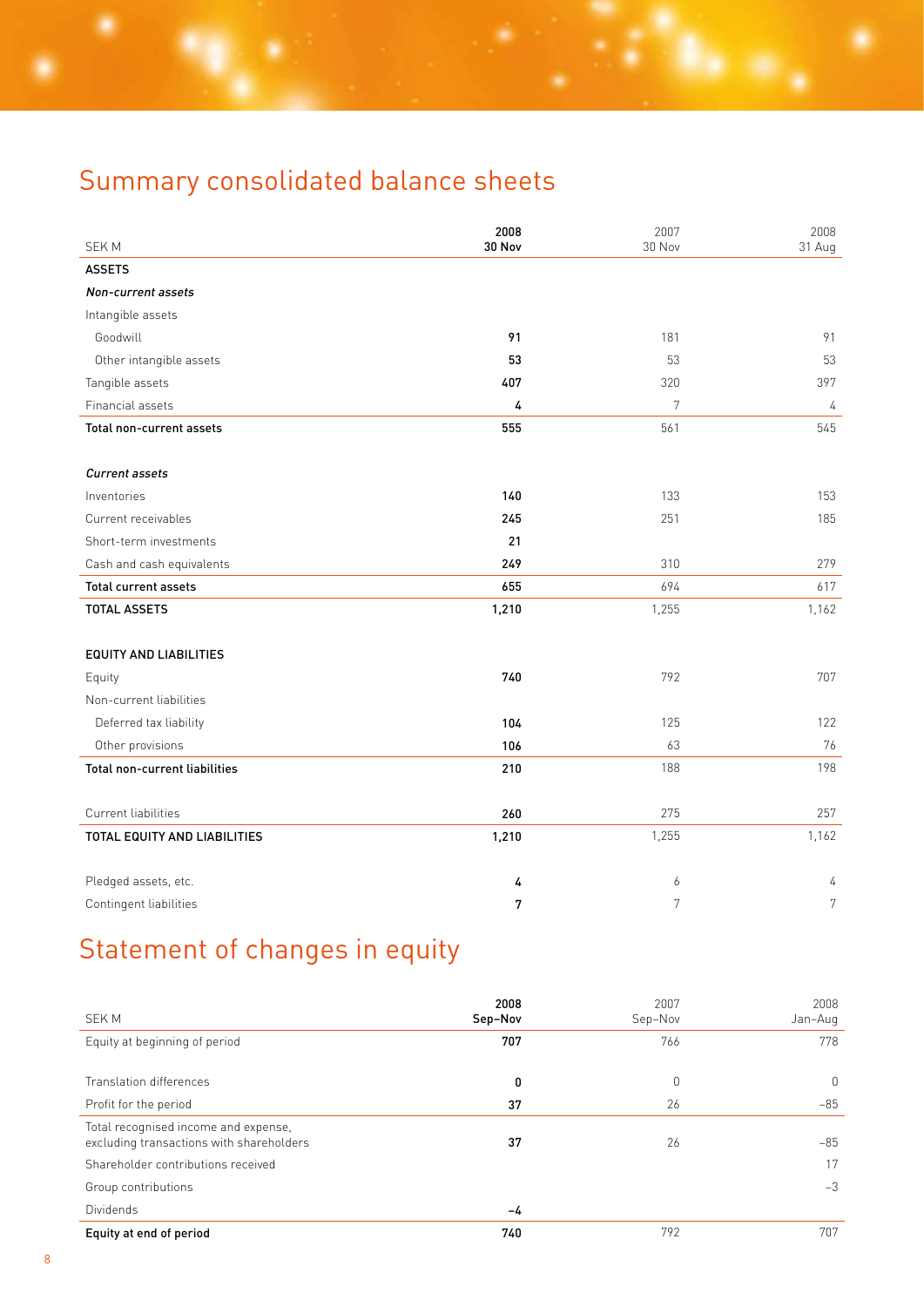# Summary consolidated cash flow statements

| <b>SEKM</b>                                      | 2008<br>Sep-Nov | 2007<br>Sep-Nov | Dec 2007-<br>Nov 2008 | 2008<br>Jan-Aug |
|--------------------------------------------------|-----------------|-----------------|-----------------------|-----------------|
|                                                  | 60              | 47              | 86                    | $-35$           |
| Cash flow from operating activities              |                 |                 |                       |                 |
| <b>Investing activities</b>                      |                 |                 |                       |                 |
| Net expenditure on property, plant and equipment | $-23$           | $-40$           | $-130$                | $-86$           |
| Acquisition of subsidiaries                      |                 | $\mathbf{1}$    |                       |                 |
| Acquisition/sale of short-term investments       | $-21$           |                 | $-21$                 |                 |
| Acquisition/sale of long-term investments        |                 |                 | 3                     | 6               |
| Cash flow from investing activities              | $-44$           | $-39$           | $-148$                | $-80$           |
|                                                  |                 |                 |                       |                 |
| <b>Financing activities</b>                      |                 |                 |                       |                 |
| Dividends paid                                   | $-4$            |                 | $-4$                  |                 |
| Loans raised                                     |                 |                 | 47                    | 47              |
| Repayment of debt                                | $-42$           |                 | $-42$                 |                 |
| Cash flow from financing activities              | $-46$           | $\overline{0}$  | 1                     | 47              |
|                                                  |                 |                 |                       |                 |
| Cash flow for the period                         | $-30$           | 8               | $-61$                 | $-68$           |
|                                                  |                 |                 |                       |                 |
| Cash and cash equivalents at beginning of period | 279             | 302             | 310                   | 347             |
| Cash and cash equivalents at end of period       | 249             | 310             | 249                   | 279             |
|                                                  |                 |                 |                       |                 |
| Cash, cash equivalents and short-term            |                 |                 |                       |                 |
| investments $\leq$ 3 months                      | 249             | 310             | 249                   | 279             |
| Short-term investments > 3 months                | 21              | $\Omega$        | 21                    | $\mathbf 0$     |
|                                                  | 270             | 310             | 270                   | 279             |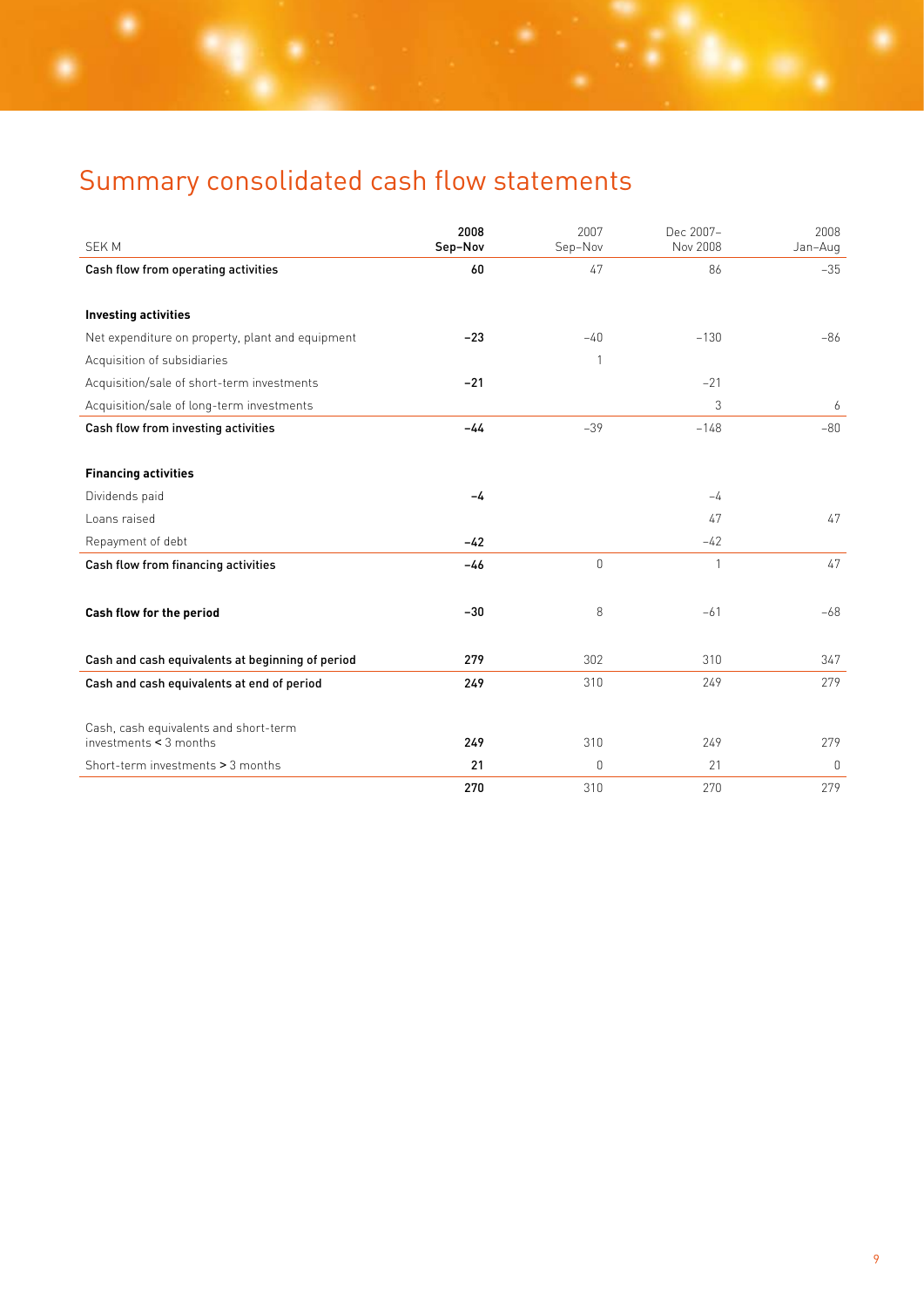# Key ratios

|                                                                            | 2008<br>Sep-Nov | 2007<br>Sep-Nov | 2008<br>Jan-Aug | 2007<br>Full year |
|----------------------------------------------------------------------------|-----------------|-----------------|-----------------|-------------------|
| Operating profit, SEK M                                                    | 38              | 38              | $-84$           | 58                |
| Operating margin, %                                                        | 8.3             | 8.5             | neg.            | 4.2               |
| Items affecting comparability with an effect on<br>operating profit, SEK M | 5               | $-22$           | $-92$           | $-22$             |
| Operating margin excluding items affecting<br>comparability, %             | 7.2             | 13.5            | 1.0             | 5.8               |
| Profit before tax, SEK M                                                   | 39              | 39              | $-81$           | 62                |
| Earnings per share, basic and diluted, SEK                                 | 1.53            | 1.10            | $-3.50$         | 1.84              |
| Earnings per share, basic and diluted, SEK 11                              | 1.29            | 1.76            | 0.31            | 2.50              |
| Return on capital employed, % <sup>1,2)</sup>                              | 4.5             | 12.9            | 3.8             | 10.3              |
| Return on equity after tax, % 1,2]                                         | 3.7             | 10.0            | neq.            | 5.7               |
| Cash flow from operating activities, SEK M                                 | 60              | 47              | $-35$           | 82                |
| Cash after investments in PPE, SEK M                                       | 37              | 7               | $-121$          | 41                |
| Net asset, SEK M                                                           | 196             | 287             | 171             | 286               |
| Equity/assets ratio, %                                                     | 61.2            | 63.1            | 60.9            | 65.3              |
| Equity per share, SEK                                                      | 30.70           | 32.85           | 29.34           | 32.28             |
| Average number of employees                                                | 490             | 531             | 503             | 517               |
| Number of shares at end of period 31                                       | 24,119,196      | 24,119,196      | 24,119,196      | 24,119,196        |

1) Excluding items affecting comparability between years.

2) Refers to rolling 12-month period.

<sup>3)</sup> Which also corresponds to the average number of shares during the period.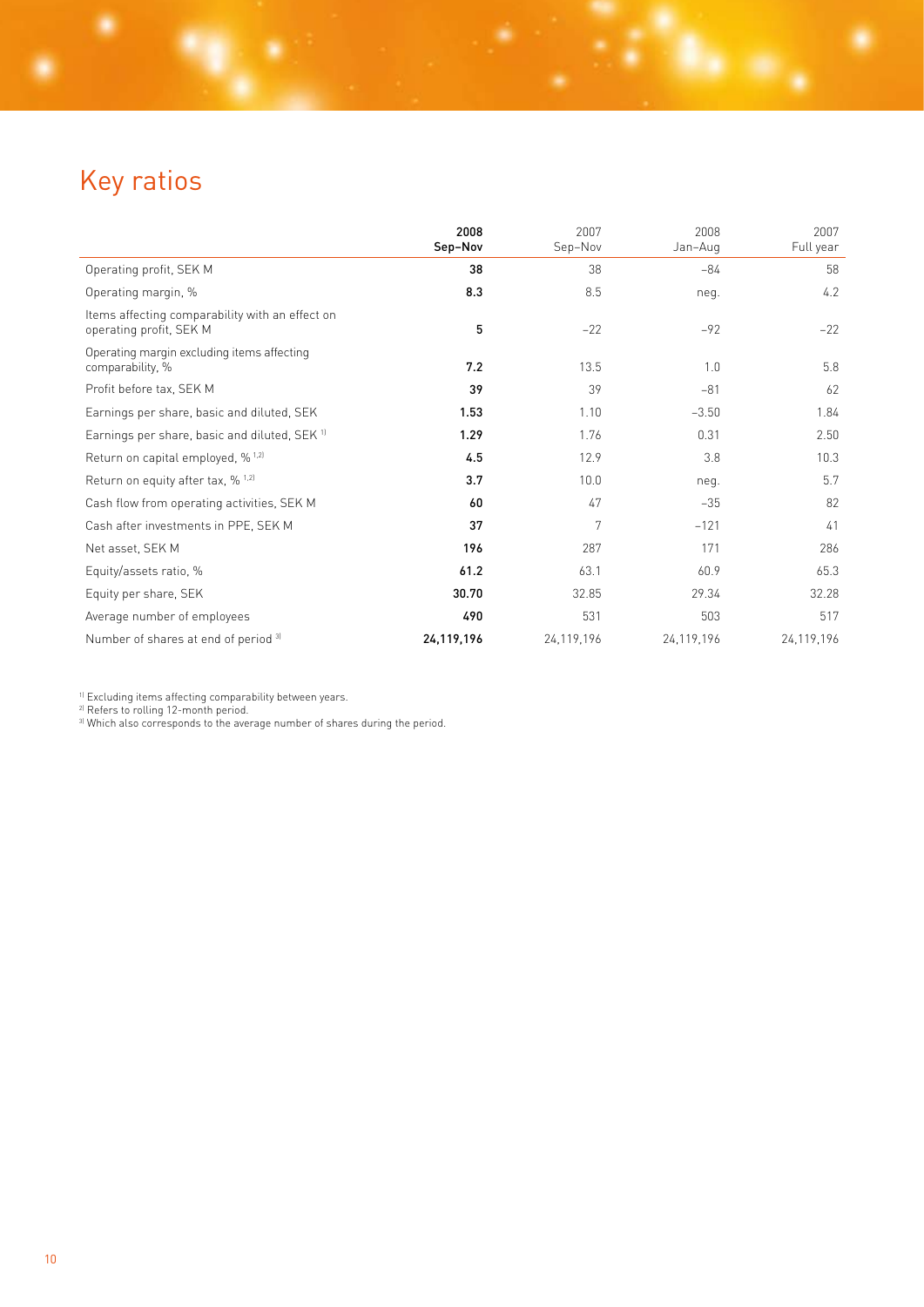## Summary Parent Company profit and loss accounts

|                                                 | 2008    | 2007           | 2008         |
|-------------------------------------------------|---------|----------------|--------------|
| <b>SEKM</b>                                     | Sep-Nov | Sep-Nov        | Jan-Aug      |
| Net sales                                       | 10      |                |              |
| Costs for property management and sold services | 0       |                |              |
| Gross profit                                    | 10      | $\mathbf 0$    | $\mathbf{0}$ |
|                                                 |         |                |              |
| Administrative expenses                         | $-11$   |                | $-1$         |
| <b>Operating profit</b>                         | $-1$    | $\mathbf 0$    | $-1$         |
|                                                 |         |                |              |
| Other financial income and expenses             | 0       |                |              |
| Profit before tax                               | $-1$    | $\mathbf 0$    | $-1$         |
|                                                 |         |                |              |
| Income tax expense                              | $-1$    |                | $\mathbf{0}$ |
| Profit for the period                           | $-2$    | $\overline{0}$ | $-1$         |

# Summary Parent Company balance sheets

|                              | 2008   | 2007        | 2008        |
|------------------------------|--------|-------------|-------------|
| <b>SEKM</b>                  | 30 Nov | 30 Nov      | 31 Aug      |
| Tangible assets              | 4      |             | 4           |
| Financial assets             | 538    |             | 547         |
| Total non-current assets     | 542    | $\mathbb O$ | 551         |
|                              |        |             |             |
| Current assets               | 50     | $\mathbf 0$ | 33          |
| <b>TOTAL ASSETS</b>          | 592    | $\mathbf 0$ | 584         |
|                              |        |             |             |
| Equity                       | 522    | $\mathbf 0$ | 528         |
| Non-current liabilities      |        |             | 9           |
| Current liabilities          | 70     |             | 47          |
| TOTAL EQUITY AND LIABILITIES | 592    | $\theta$    | 584         |
|                              |        |             |             |
| Contingent liabilities       | 75     |             | $7^{\circ}$ |